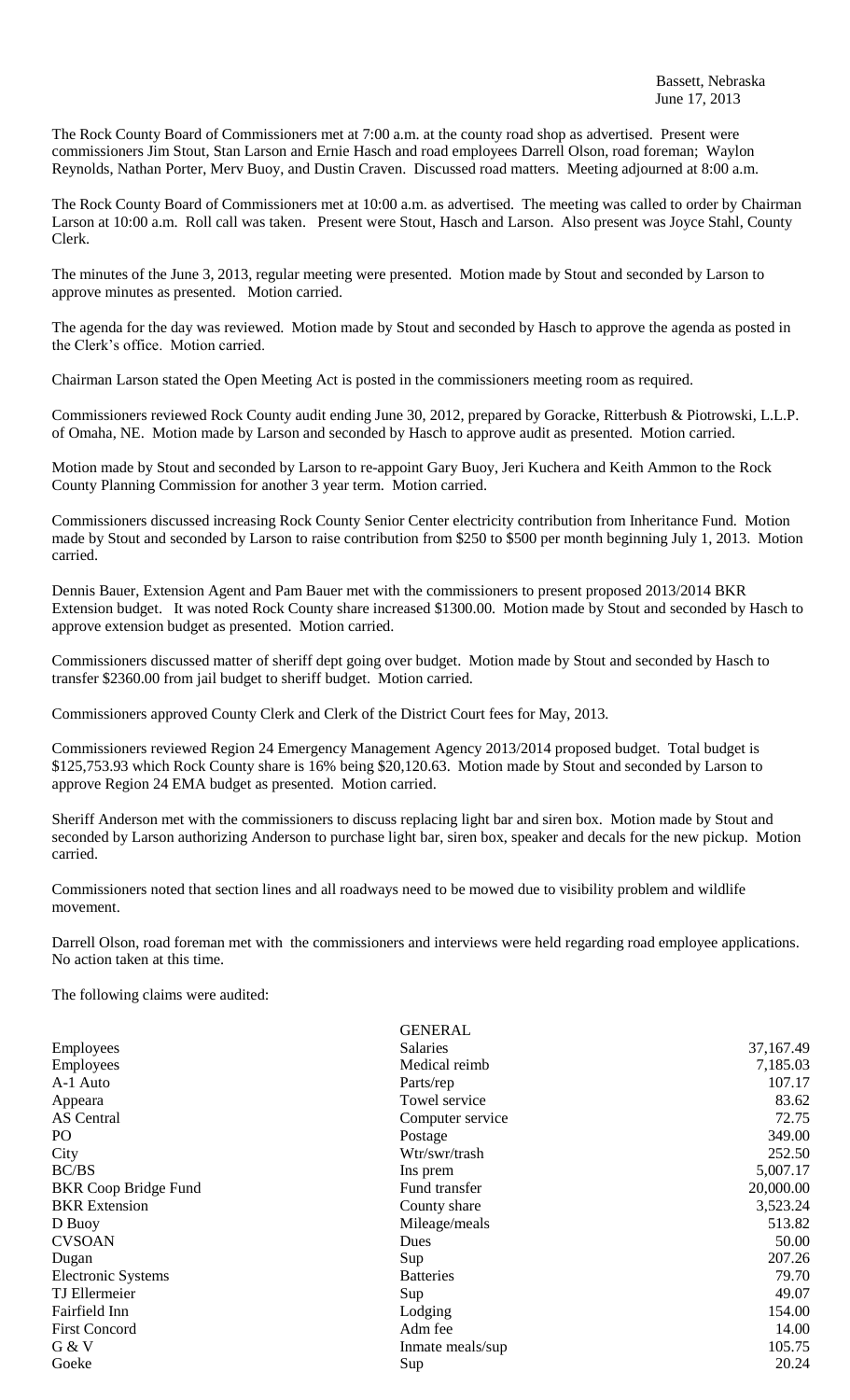| Goracke, Ritterbush & Piotrowski | County audit                                   | 9,700.00           |
|----------------------------------|------------------------------------------------|--------------------|
| <b>Guardian Security Service</b> | Repairs                                        | 252.80             |
| A Gurnsey<br>Holt Co Treas       | Miscel exp<br>Probation exp                    | 704.77<br>380.00   |
| Krotter                          | Sup                                            | 806.02             |
| Leader                           | Printing/pub                                   | 195.22             |
| MARC                             | Sup                                            | 342.92             |
| Microfilm Imaging                | Equip rent                                     | 111.00             |
| MIPS                             | Computer service                               | 334.15             |
| NACO                             | Dues                                           | 965.76             |
| <b>NIRMA</b>                     | County ins prem                                | 37,305.60          |
| <b>OPC</b>                       | Sup/maint                                      | 218.38             |
| Redfield                         | <b>Books</b>                                   | 433.72             |
| <b>RC</b> Sheriff Trust<br>SS Bk | Check order<br>Mat retire                      | 32.30<br>2,567.90  |
| SS Bk                            | Mat soc sec                                    | 3,152.15           |
| Scott's                          | Fuel                                           | 20.69              |
| <b>Streich Law Office</b>        | Court appt & Special Co atty                   | 1,138.09           |
| Turp's                           | Sup                                            | 57.18              |
| M Turpin                         | Mileage                                        | 221.48             |
| <b>US Bank</b>                   | Sup/reg/flags                                  | 729.13             |
| S Weidner                        | Phone reimb                                    | 13.47              |
| <b>Zoning Fund</b>               | Fund transfer                                  | 5,500.00           |
|                                  | <b>ROAD</b>                                    |                    |
| Road crew                        | Labor                                          | 5,635.70           |
| Road crew                        | Medical reimb                                  | 3,193.35           |
| A-1 Auto                         | Parts/rep                                      | 149.24             |
| <b>Ainsworth Motors</b>          | Parts/rep                                      | 232.19             |
| City                             | Wtr/swr/trash                                  | 66.50              |
| BBG                              | Towing                                         | 131.00             |
| Circle B<br><b>KBR RPP Dist</b>  | Sup<br>Electricity                             | 19.95<br>15.00     |
| Leader                           | Printing/pub                                   | 31.40              |
| <b>NIRMA</b>                     | County ins prem                                | 24,870.40          |
| NMC                              | Parts/rep                                      | 318.09             |
| Northern Plains                  | Material/labor                                 | 46.11              |
| Plains Equipment                 | Sup                                            | 35.44              |
| <b>RC</b> Tire                   | Tires/rep                                      | 1,133.11           |
| Sandhill Equipment               | Sup                                            | 55.24              |
| SS Bk                            | Mat retire                                     | 380.41             |
| SS Bk<br>Springview Implement    | Mat soc sec<br>Iron                            | 675.44<br>35.20    |
| Turp's                           | Sup                                            | 1,138.56           |
|                                  |                                                |                    |
|                                  | ZONING                                         |                    |
| Employee                         | Salary                                         | 4,340.00           |
| J Kuchera                        | Mileage/phone                                  | 373.68             |
| SS Bk                            | Mat soc sec                                    | 332.01             |
|                                  | <b>VISITORS' PROMOTION</b>                     |                    |
| NPPD                             | Material/sup                                   | 1,460.21           |
|                                  |                                                |                    |
|                                  | <b>LIBRARY</b>                                 |                    |
| Employees<br>SS Bk               | Salaries<br>Mat retire                         | 2,519.00<br>170.03 |
| SS Bk                            | Mat soc sec                                    | 192.71             |
|                                  |                                                |                    |
|                                  | <b>INHERITANCE</b>                             |                    |
| NPPD                             | Electricity                                    | 250.00             |
|                                  |                                                |                    |
| Cherry Co Treas                  | 911 EMERGENCY EQUIPMENT<br>Reimb for 911 equip | 11,127.60          |
| <b>DSS</b> Corporation           | Equipment                                      | 7,569.65           |
| GeoComm                          | Maint service                                  | 842.44             |
| <b>Industrial Tower</b>          | Tower rent                                     | 343.33             |
|                                  |                                                |                    |
|                                  | OTHER CAPITAL PROJECTS                         |                    |
| <b>Dell Marketing</b>            | Computer/accessories<br><b>WEED</b>            | 959.80             |
| Employee                         | Salaries/medical reimb                         | 1,304.27           |
| Krotter                          | Sup                                            | 29.81              |
| SS Bk                            | Mat retire                                     | 44.93              |
| SS Bk                            | Mat soc sec                                    | 90.22              |
| R Stolcpart                      | Mileage/reg                                    | 90.48              |
| Turp's                           | Sup                                            | 97.11              |
| Verizon                          | Service                                        | 53.16              |